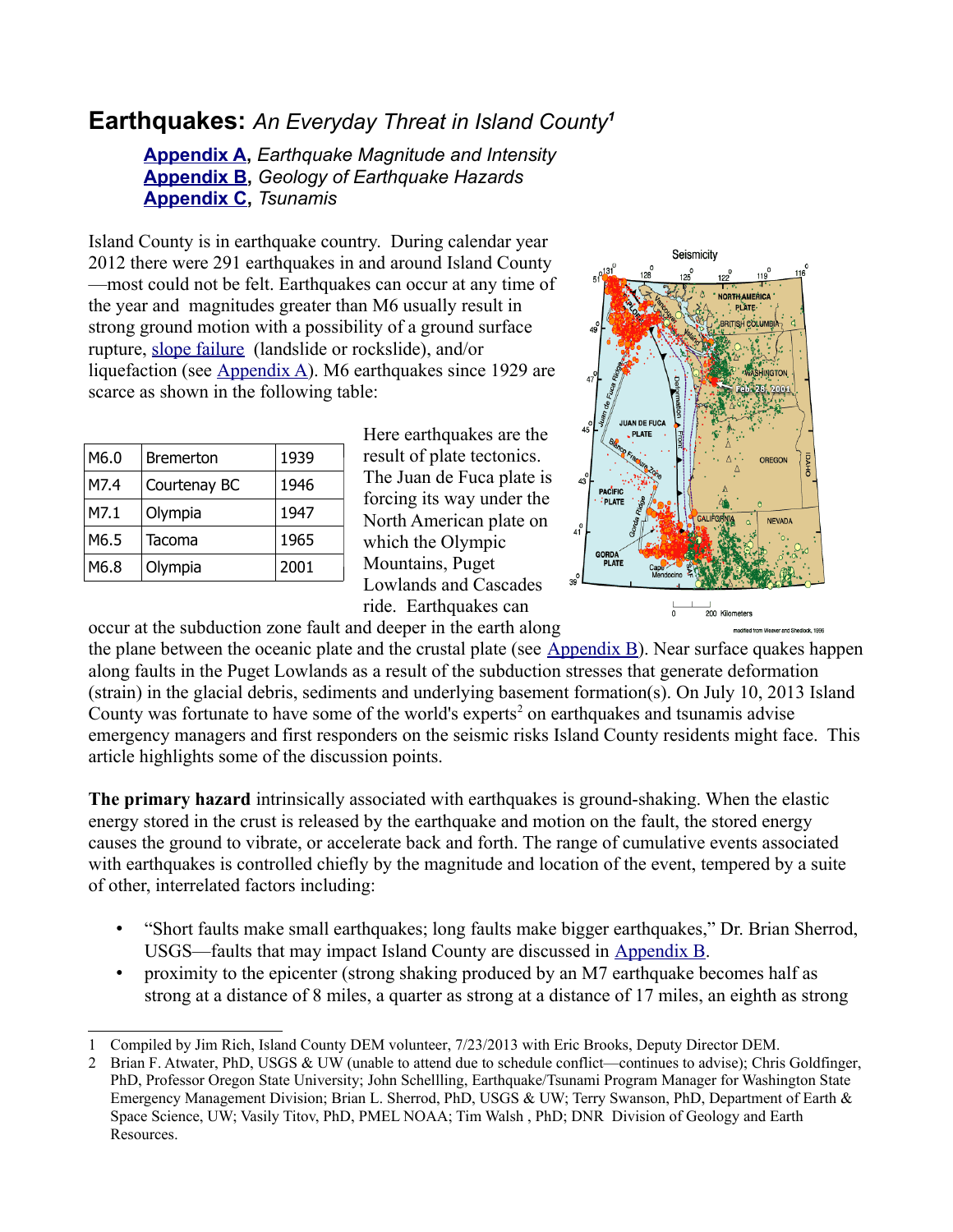at a distance of 30 miles, and a sixteenth as strong at a distance of 50 miles);

- nature of the substrate—soil type, solid rock, unconsolidated sediments, saturated sediments, organic material (peat)—see DNR [Site Class map](https://www.islandcounty.net/publicworks/DEM/documents/ofr2004-20_sheet30_island_nehrp.pdf) for Island County;
- building style (e.g., unreinforced masonry buildings vs. reinforced masonry or wood frame buildings);
- age and type of structures (buildings built after 1985 have the benefit of more stringent building codes);
- time of day;
- proximity to bodies of water—submarine earthquakes with vertical displacement may cause a tsunami when greater than M8 in subduction zones and grater than M7 on local faults (see [Appendix C\)](https://www.islandcounty.net/publicworks/DEM/documents/append_c.pdf).

**Cascading events** associated with moderate to large-magnitude earthquakes are numerous, disparate and could in their own right - e.g., tsunami, fire, landslide - be catastrophic:

- broken gas lines, electrical power lines—initiating fires. Fires that begin as a result of earthquake activity are often uncontrollable and can cause the most damage. Flammable materials or debris released from the earthquake feed the flames of the fire, thus causing it to spread out of control;
- broken water lines or wells hampering fire-fighting efforts or result in local flooding;
- collapsed bridges and disrupted routes of transportation;
- landslides—debris flows (collectively referred to as mass wasting events[—see Landslides](http://www.islandcounty.net/publicworks/dem/documents/landslide_full.pdf) on DEM website;
- liquefaction (see DNR [liquefaction map](https://www.islandcounty.net/publicworks/DEM/documents/Liquifaction%20-%20ofr2004-20_sheet29_island_liq.pdf) for Island County;
- building collapse;
- dam breach or rupture (generally not an issue in Island County);
- failure of communications systems;
- tsunami or seiche—the maximum wave height expected on the western shore of Whidbey Island from an event on Cascadia is [about 2m](http://www.pmel.noaa.gov/pubs/PDF/vent2713/vent2713.pdf) (6 ft). Very few very low lying areas on western Whidbey will be at risk. Dr. Vasily Titov, NOAA, developed the model that has been validated by many global events (see [Appendix C,](https://www.islandcounty.net/publicworks/DEM/documents/append_c.pdf) Tsunamis);
- reactivation of other fault systems, both related and unrelated, leading to additional seismicity, see table in [Appendix A.](https://www.islandcounty.net/publicworks/DEM/documents/append_a.pdf)

**Aftershocks** will often follow an earthquake, see [Appendix B.](https://www.islandcounty.net/publicworks/DEM/documents/append_b.pdf) They may be as strong or even stronger than the initiating event, see [Appendix A.](https://www.islandcounty.net/publicworks/DEM/documents/append_a.pdf) First responders can expect to answer aide calls as a result for several weeks The frequent shaking can demoralize everyone and steps will have to be taken to deal with the angst.

**Direct damage** to infrastructure during an earthquake results from several engineering factors for which [expanded information is available](http://mceer.buffalo.edu/infoservice/reference_services/buildingRespondEQ.asp) and [more here.](http://www.iris.edu/hq) Building codes provide the first line of defense against future earthquake damage and help to ensure public safety. Records of building response to earthquakes, especially those from structures that failed or were damaged, have led to many revisions and improvements in building codes. If your home was built after 1985 the building codes incorporated many of the lessons learned. Still, you should review the [Earthquake Home Retrofit](http://www.seattle.gov/emergency/library/mitigation/HR%20Book%202%20-%20assessment.pdf)  Handbook and complete easy non-structural risk reduction projects. Step-by-step demonstration videos are accessible [here.](http://www.emd.wa.gov/preparedness/prep_personal_prep_video_index.shtml)